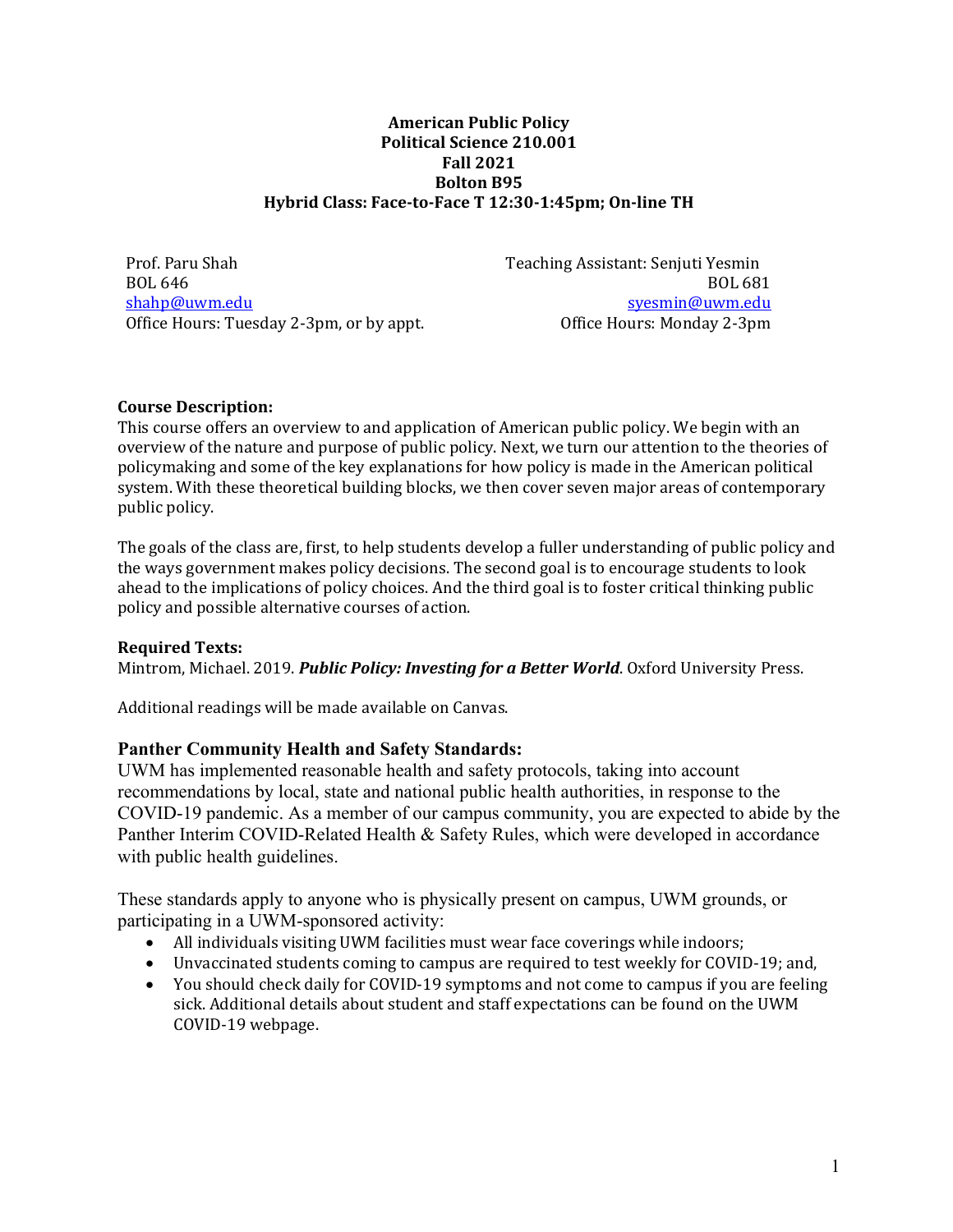#### **Course Format and Expectations:**

This is a hybrid course, taught partly on-line and partly face-to-face. This means you will need a computer will Internet access to take this course, and an ability to work independently.

You will complete a reading assignment and quiz every week, due at Monday midnight. We will meet in person on Tuesday from 12:30-1:45pm.

An undergraduate seminar depends to a great extent on the efforts of the students. Each student plays a large role in the creation and quality of the course. Engaged participation includes attending all face-to-face classes and arriving on time, reading all the assigned readings before our meeting, and coming to class prepared to discuss and question them. It also means listening to your fellow classmates and being respectful of differing viewpoints.

#### **Course Requirements**

### **(1) Reading Quizzes (110 points)**

Every week you will need to complete a short (10 question) quiz on the reading, available on D2L. These quizzes will serve a number of purposes, including ensuring you are prepared for our faceto-face discussions on Thursday. In addition, they will prepare you for the exams.

There are 10 reading quizzes, each required to be completed by Monday at midnight (**10 points each).** They are posted in Canvas under "Quizzes," and have a time cap of 30 minutes.

*I do not accept late assignments* – all reading quizzes not turned in by the due date/time will receive a zero.

### **(2) Policy Position Papers (100 points)**

We will be examining eight public policy areas, including historical development and current policy practices. You will be responsible for writing *4 policy position papers*. More information about the papers is found at the end of the syllabus.

They will always be due Monday at midnight, in Canvas.

**(3) Exams (150 points):** Three exams will be given, each worth 50 points. They will not be cumulative, and the format will be short answer/essay.

#### **Grade distribution**:

Letter grades will be assigned according to the following distribution:

| л       |     |     |        | D.    |     |     |     |     |     | יע. |
|---------|-----|-----|--------|-------|-----|-----|-----|-----|-----|-----|
| $100 -$ | 93- | 89- | $87 -$ | $81-$ | 79- | . . |     | 69- | 67  | 61- |
| 94%     | 90% | 88% | 82%    | 80%   | 78% | 72% | 70% | 68% | 62% | 60% |

Students are encouraged to keep track of their progress in the course and consult with me in person should they have questions or concerns about their performance. Please note I will not discuss grades via email or telephone.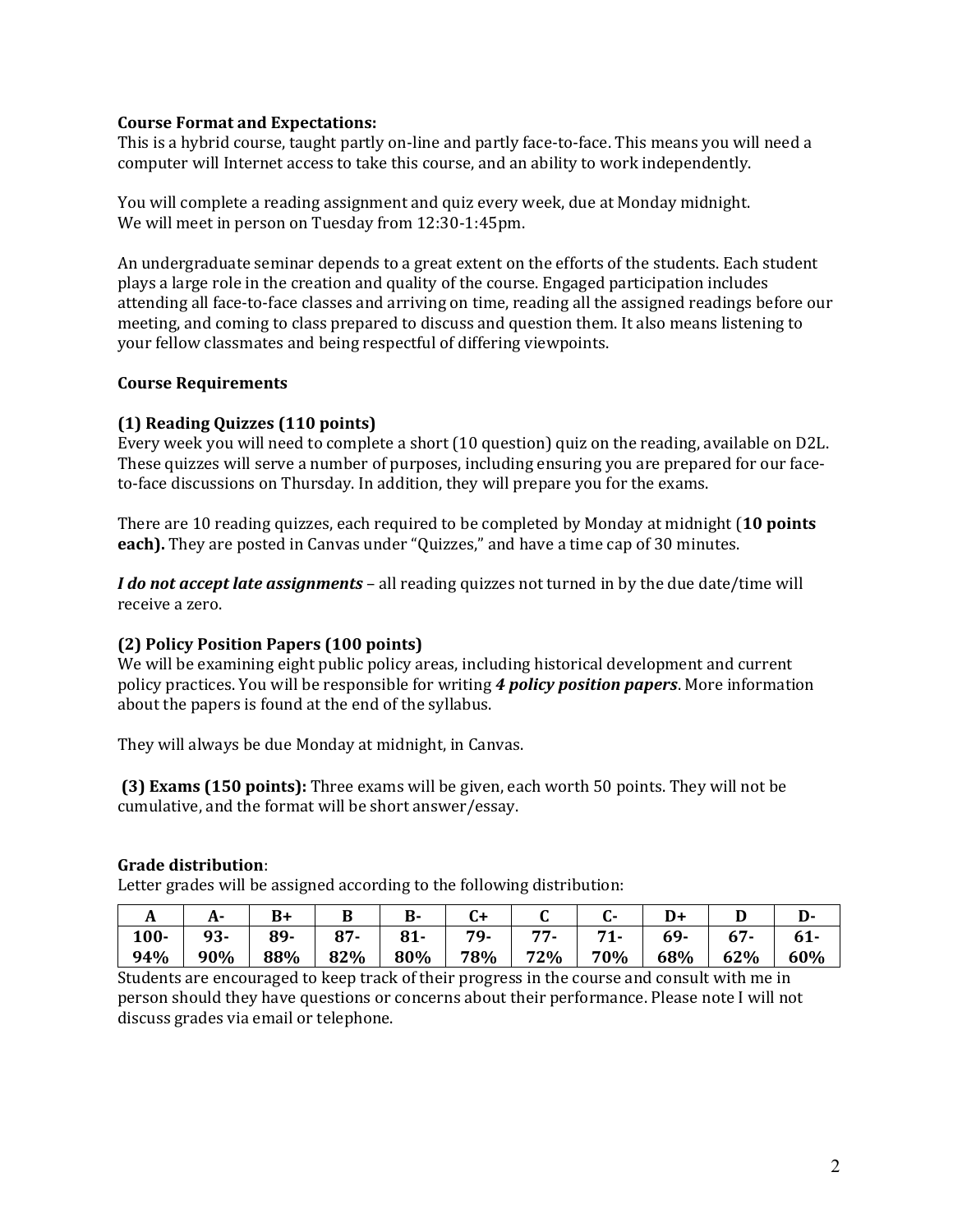### **Other Policies**

1*. Students with disabilities*. Notice to these students should appear prominently in the syllabus so that special accommodations are provided in a timely manner. http://www4.uwm.edu/sac/SACltr.pdf

2. *Religious observances*. Accommodations for absences due to religious observance should be noted. http://www4.uwm.edu/secu/docs/other/S1.5.htm

3. *Students called to active military duty*. Accommodations for absences due to call-up of reserves to active military duty should be noted. http://www4.uwm.edu/current\_students/military\_call\_up.cfm

4. *Incompletes*. A notation of "incomplete" may be given in lieu of a final grade to a student who has carried a subject successfully until the end of a semester but who, because of illness or other unusual and substantiated cause beyond the student's control, has been unable to take or complete the final examination or to complete some limited amount of term work. http://www4.uwm.edu/secu/docs/other/S31.pdf

5. *Discriminatory conduct* (such as sexual harassment). Discriminatory conduct will not be tolerated by the University. It poisons the work and learning environment of the University and threatens the careers, educational experience, and well-being of students, faculty, and staff. http://www4.uwm.edu/secu/docs/other/S47.pdf

6. *Academic misconduct*. Cheating on exams or plagiarism are violations of the academic honor code and carry severe sanctions, including failing a course or even suspension or dismissal from the University. http://www4.uwm.edu/acad\_aff/policy/academicmisconduct.cfm

7. *Complaint procedures*. Students may direct complaints to the head of the academic unit or department in which the complaint occurs. If the complaint allegedly violates a specific university policy, it may be directed to the head of the department or academic unit in which the complaint occurred or to the appropriate university office responsible for enforcing the policy. http://www4.uwm.edu/secu/docs/other/S49.7.htm

8. *Grade appeal procedures*. A student may appeal a grade on the grounds that it is based on a capricious or arbitrary decision of the course instructor. Such an appeal shall follow the established procedures adopted by the department, college, or school in which the course resides or in the case of graduate students, the Graduate School. These procedures are available in writing from the respective department chairperson or the Academic Dean of the College/School. http://www4.uwm.edu/secu/docs/other/S28.htm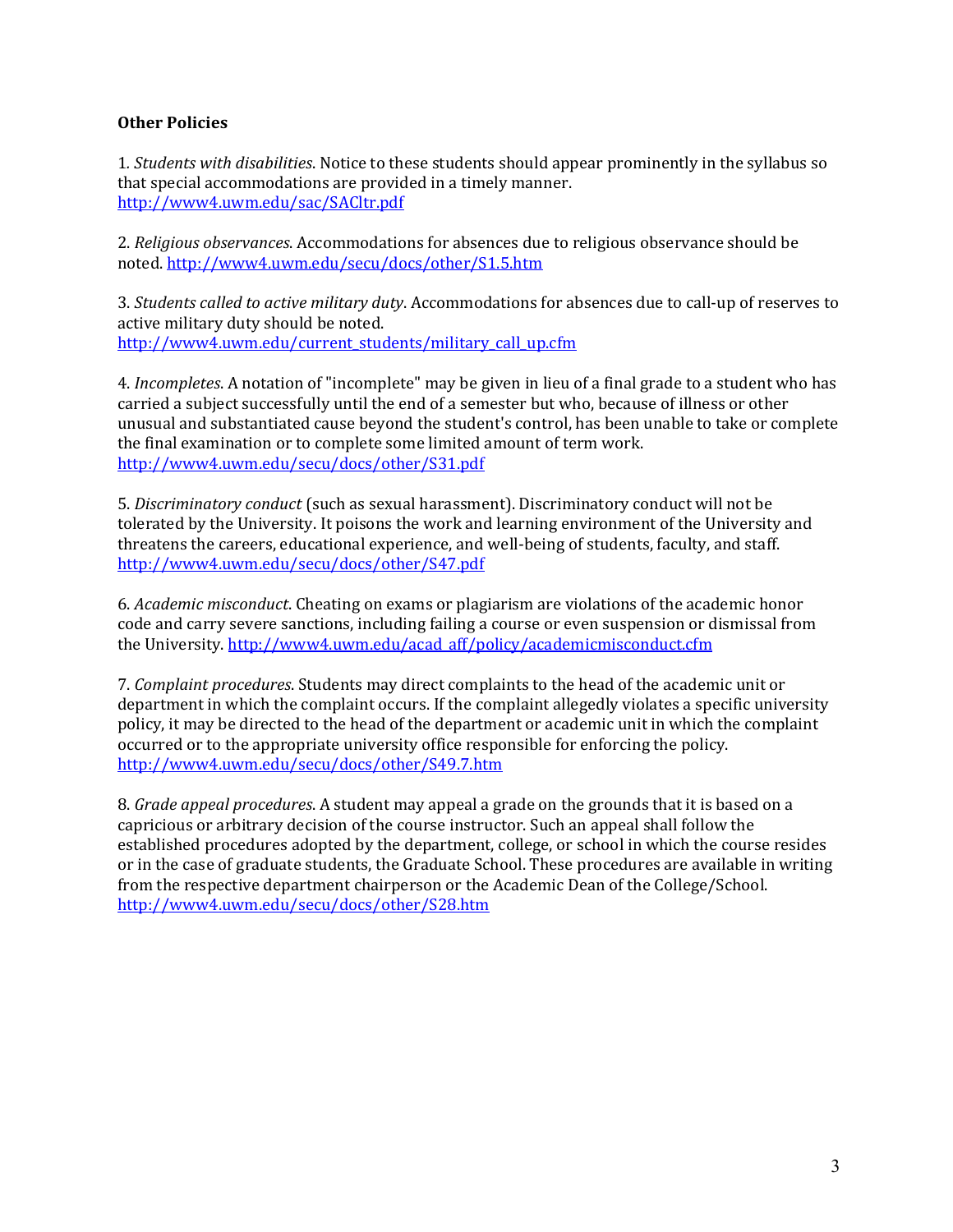### **Course Schedule \*subject to change**

### *Part I: The Public Policy Process*

### Week 1: Sept 2

 TH: Complete Indiana University Plagiarism Test (https://plagiarism.iu.edu/register.html)

Read Mintrom Chapter 1; Complete Quiz 1

## Week 2: Sept 7-9

- T: Introductions and Course Overview In Class Application: The Value of Higher Education
- TH: Read Mintrom Chapter 2; Complete Quiz 2, Part A

## Week 3: Sept 14-16

- T: Theories of Policy Making
- TH: Complete Quiz 2, Part B

## Week 4: Sept 21-23

- T: In Class Application: Same-Sex Marriage
- TH: Read Mintrom Chapter 3; Complete Quiz 3

# Week 5: Sept 28-30

- T: Library Presentation
- TH: Take *Exam#1* · online

# *Part II: Applications*

### Week 6: Oct 5-7

- T: Policy Analysis: Defining Problems, Solutions and Evaluating Outcomes
- TH: Read Mintrom, Chapter 4; Complete Quiz 4 Read CQ Researcher Biden's Infrastructure Plan

### Week 7: Oct 12-14

# *\*\* Monday – Public Infrastructure Paper Due*

- T: Case Study: Biden's Infrastructure Plan
- TH: Read Mintrom Chapter 5; Complete Quiz 5 Read CQ Researcher Domestic Terrorism

# Week 8: Oct 19-21

### *\*\* Monday – Domestic Terrorism Paper Due*

- T: Case Study: Extremist Groups in the US
- TH: Read Mintrom Chapter 6; Complete Quiz 6 Read CQ Researcher Public School Funding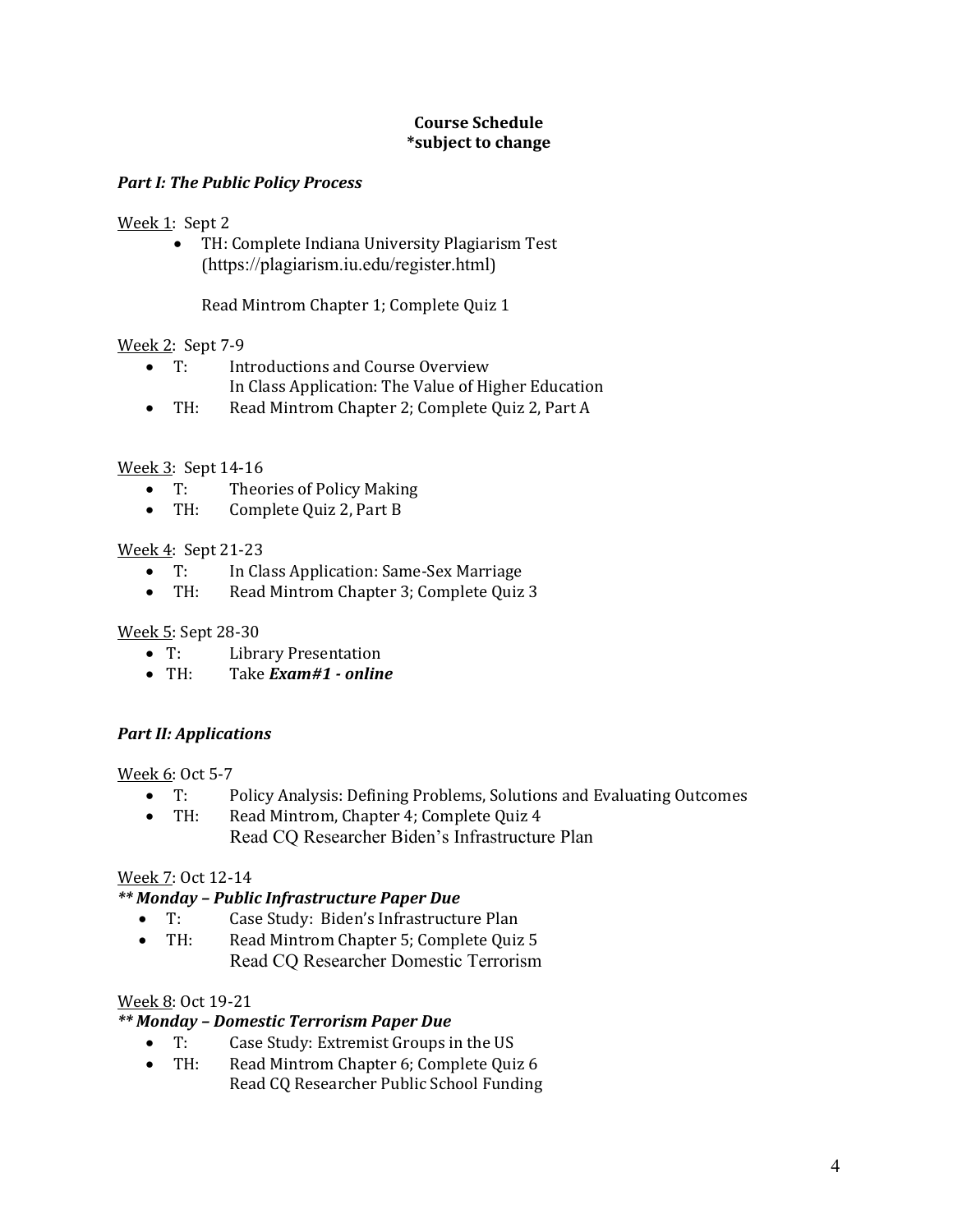## Week 9: Oct 26-28 *\*\* Monday – Public Schooling Paper Due*

- T: Case Study: Public Education Funding
- TH: Read Mintrom Chapter 7; Complete Quiz 7 Additional reading TBD

## Week 10: Nov 2-4

## *\*\* Monday –Health and Society Paper Due*

- T: Case Study: Social Determinants of Health
- TH: *Exam #2 online*

### Week 11: Nov 9-11

- T: Case Study: Racism is a Public Health Issue
- TH: Read Mintrom Chapter 8; Complete Quiz 8 Read CQ Researcher Women in the Workplace

## Week 12: Nov 16-18

### *\*\* Monday –Poverty Alleviation Paper Due*

- T: Case Study: Women in the Workplace
- TH: Read Mintrom Chapter 9; Complete Quiz 9 Read CQ Researcher Police Under Scrutiny

### Week 13**:** Nov 23-25

# *\*\* Monday –Criminal Justice Paper Due*

- T: Case Study: Police Reform
- TH: THANKSGIVING!

### Week 14: Nov 30-Dec 2

- T: In Class Discussion: Police Reform
- TH: Read Mintrom Chapter 10; Complete Quiz 10 Read CQ Researcher Expertise Under Assault

### Week 15: Dec 7-9

### *\*\* Monday –Science Policy Paper Due*

- T: Case Study: Governing Misinformation
- TH: Read Mintrom Chapter 11, Complete Quiz 11 Read CQ Researcher Extreme Weather

### Week 16: Dec 14

### *\*\* Monday –Environmental Justice Paper Due*

T: Case Study: Governing Climate Change

### *Exam #3: Tuesday, December 21 (on‐line)*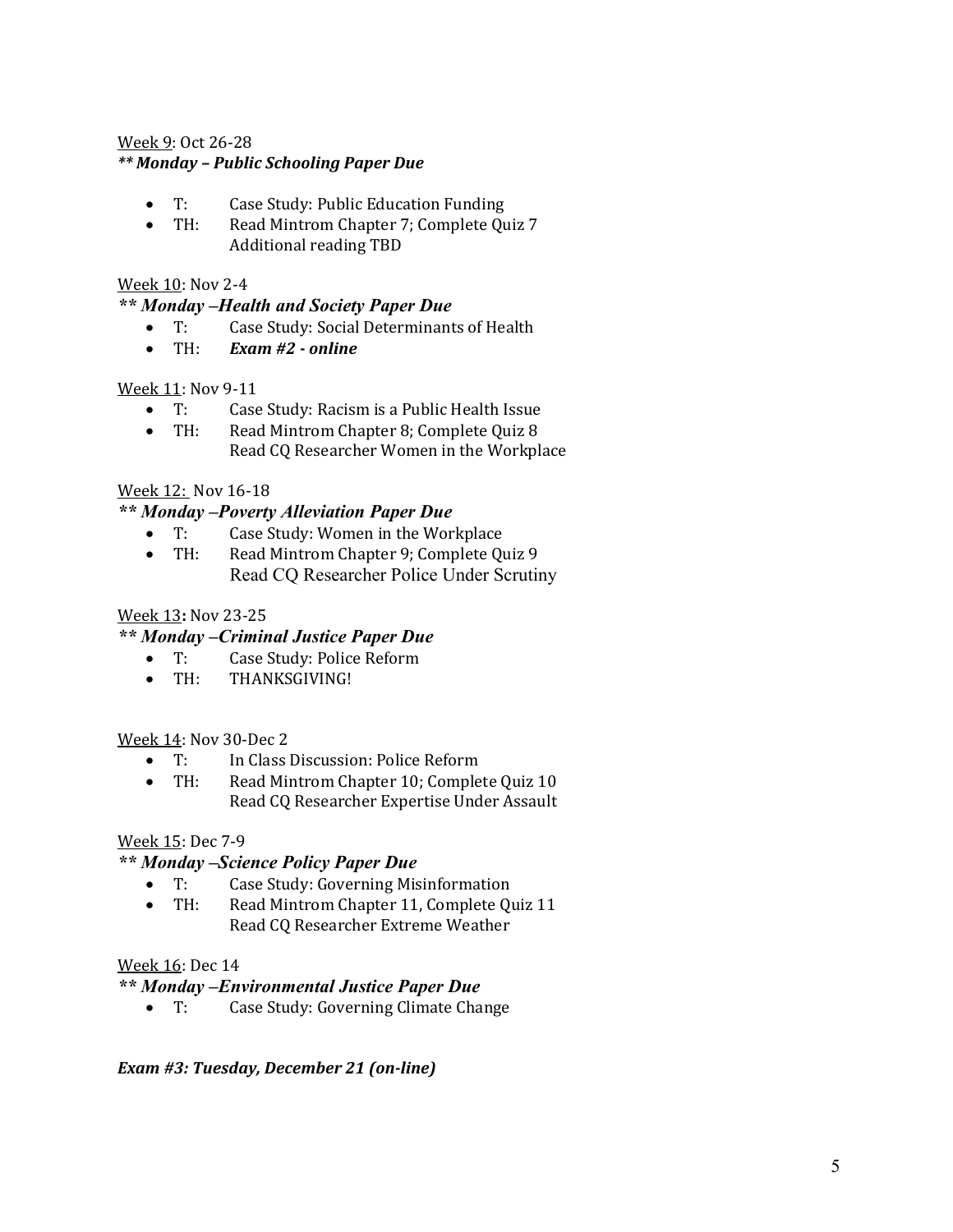### **Short Paper Assignment – Policy Analysis**

Length: 1250-1500 words Grade: 25 points Due – Monday at midnight day before class.

Required number of references – 3.

# **Part 1: Problem Analysis**

This section describes the symptoms, magnitude, and consequences of the problem you are analyzing, and identifies one or more plausible goals for government intervention (i.e. goals for a policy or program). Your analysis should convince a thoughtful, analytic reader (such as myself) of the existence and importance of the problem, and inform the reader about alternative goals for public intervention.

Warning: you should not approach this as an advocate (watch out for exaggerated claims, etc.) and you should not begin by identifying the lack of a policy or program as the problem. Nor should you start with a program itself. All programs deal with a problem or issue.

Your analysis should address the following questions:

What are the symptoms of the problem (name at least 3)? Who is affected? How? What is the magnitude of the problem? What happens if the problem continues? What are the plausible goals for intervention (name at least 2)?

# **Part 2: Solution Analysis**

This section describes and evaluates the policy alternatives designed to help meet the policy goals. You are expected to *identify two or more policy or program alternatives* (one of which may be to "do nothing" or to "maintain the status quo") and to identify and logically support criteria by which these alternatives can be compared. The alternatives can draw on both existing policies and programs, or propose new ones.

This section should address the following questions:

What are 2 to 3 principal policy alternatives? (Existing or possible) What three criteria should be used to evaluate policy alternatives? How can they be measured and implemented? Based on the existing evidence, what outcomes do you predict for each alternative on the specified evaluation criteria?

# **Part 3: Implementation Analysis**

Now that you know the problem, the goals, the alternatives, and advantages of each, your job in this segment is to think critically about the implementation realities. You will want to consider